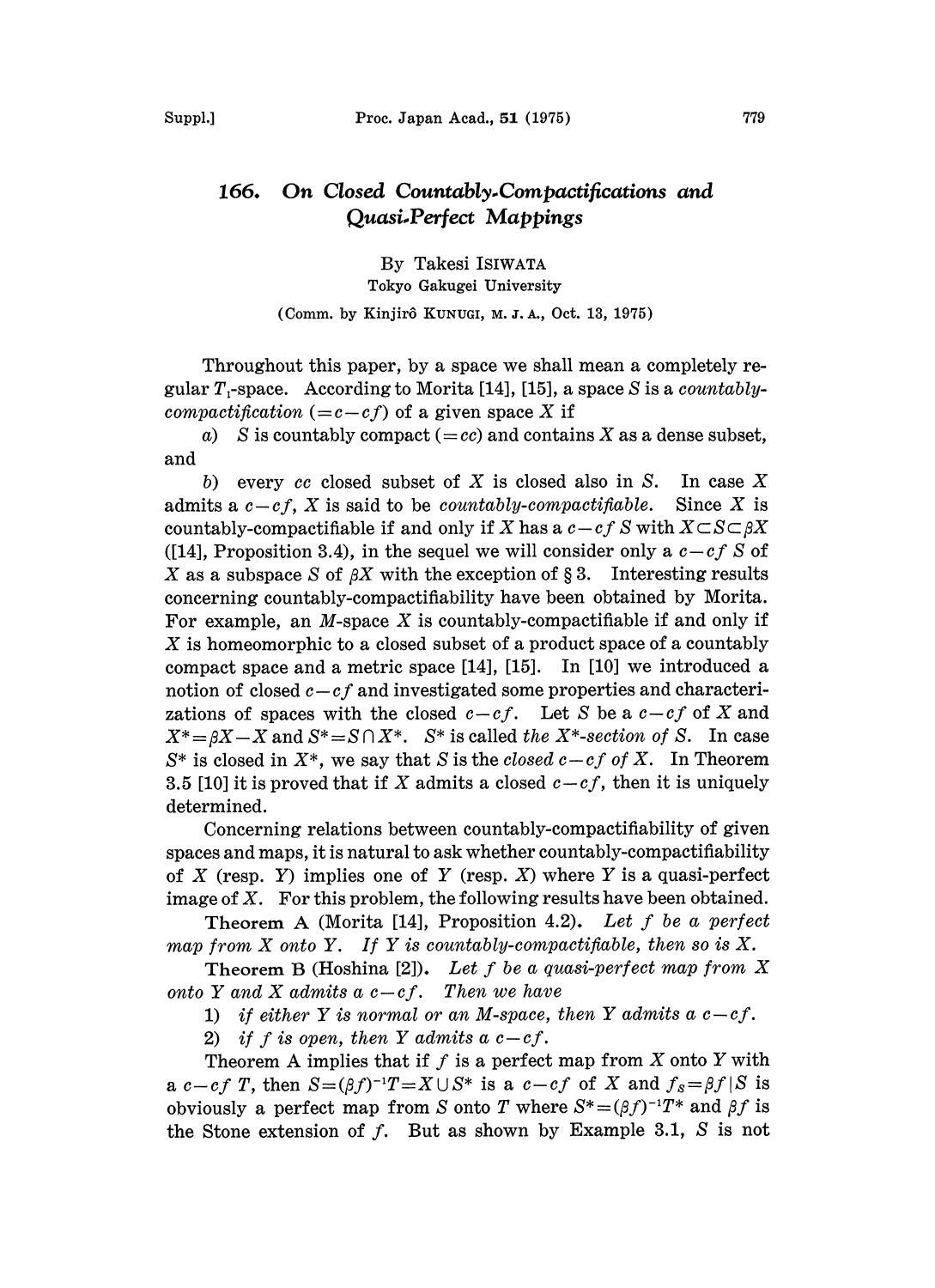necessarily a  $c-cf$  of X when f is quasi-perfect. On the other hand, even if f is a perfect map from X with the closed  $c-cf S$  onto Y,  $\beta f(S)$ is not necessarily a  $c-cf$  of Y as shown by Example 3.2 which also shows that "M-ness" is not invariant under a perfect map as proved by Morita [12].

In this paper, concerning these examples and Theorems A and B we shall prove two Theorems 1.5 and 2.1 which imply the following as special cases.

1) If f is a quasi-perfect map from X onto Y with a  $c-c$  T and either  $X$  is an M-space or  $Y$  is locally compact, then the closedness of  $f_s$  is equivalent to the condition that S is a  $c-cf$  of X.

2) Under the assumption that  $f$  is perfect map from an  $M$ -space X onto Y and X admits the closed  $c-cf$ , the "M-ness" of Y is equivalent to the condition that Y admits the closed  $c-cf$ .

 $§ 1.$  In this section, we assume that for a map f from X onto Y and  $Y \subset T \subset \beta Y$ , we put

 $T^*=T\cap Y^*,(\beta f)^{-1}T^*=S^*,S=X\cup S^* \text{ and } f_s=\beta f\,|S.$ 

Verifications of Lemmas 1.1 and 1.3 and Corollary 1.2 are easy from Theorem A and the definitions of  $c-cf$  and quasi-perfect maps.

**Lemma 1.1.** Let f be quasi-perfect. If S is a  $c-c$  of X, then T is a  $c-cf$  of Y.

Remark. The converse of Lemma 1.1 is not necessarily true even if f is an open quasi-perfect map from an M-space onto an M-space as shown by 4) and 7) of Example 3.1.

Corollary 1.2. If in Lemma 1.1, f is perfect, then S is a  $c-cf$ (resp. the closed  $c-cf$ ) of X if and only if T is a  $c-cf$  (resp. the closed  $c-cf$ ) of Y.

**Lemma 1.3.** If f is quasi-perfect and T is a  $c-cf$  of Y and  $f_s$ is closed, then S is a  $c-cf$  of X.

**Lemma 1.4.** Let f be quasi-perfect and S be a  $c-c$  of X. If one of the following conditions i)  $\sim$  iii) is satisfied, then  $f_s$  is closed.

i) Y is locally compact.

ii) S is the closed  $c-cf$  of X.

iii) X is an M-space.

**Proof.** We notice that f being quasi-perfect,  $f^{-1}(y)$  is cc and hence  $cl_{\beta X}f^{-1}(y)=(\beta f)^{-1}(y)\subset \mu X^{1}$  and  $S^*\cap (\beta f)^{-1}(y)=\phi$  for every  $y\in Y$ [7]. Let F be a closed subset of S and  $E = \beta f(F)$ . We shall prove that E is closed in T. Suppose that there exists a point  $q \in (cl_{sY}E-E) \cap T$ .

In case  $q \in T^*$ . Since  $(\beta f)^{-1}(q) \subset S^*$  and F is closed in S.  $(\beta f)^{-1}(q)$  $\bigcap cl_{\beta X}F=\phi$  and hence there is an open set U of  $\beta X$  such that  $(\beta f)^{-1}(q)$ 

<sup>1)</sup>  $\mu X$  is the completion of X with respect to its finest uniformity and it is known that the relation:  $X \subset \mu X \subset \nu X \subset \beta X$  holds (for example, see [13]).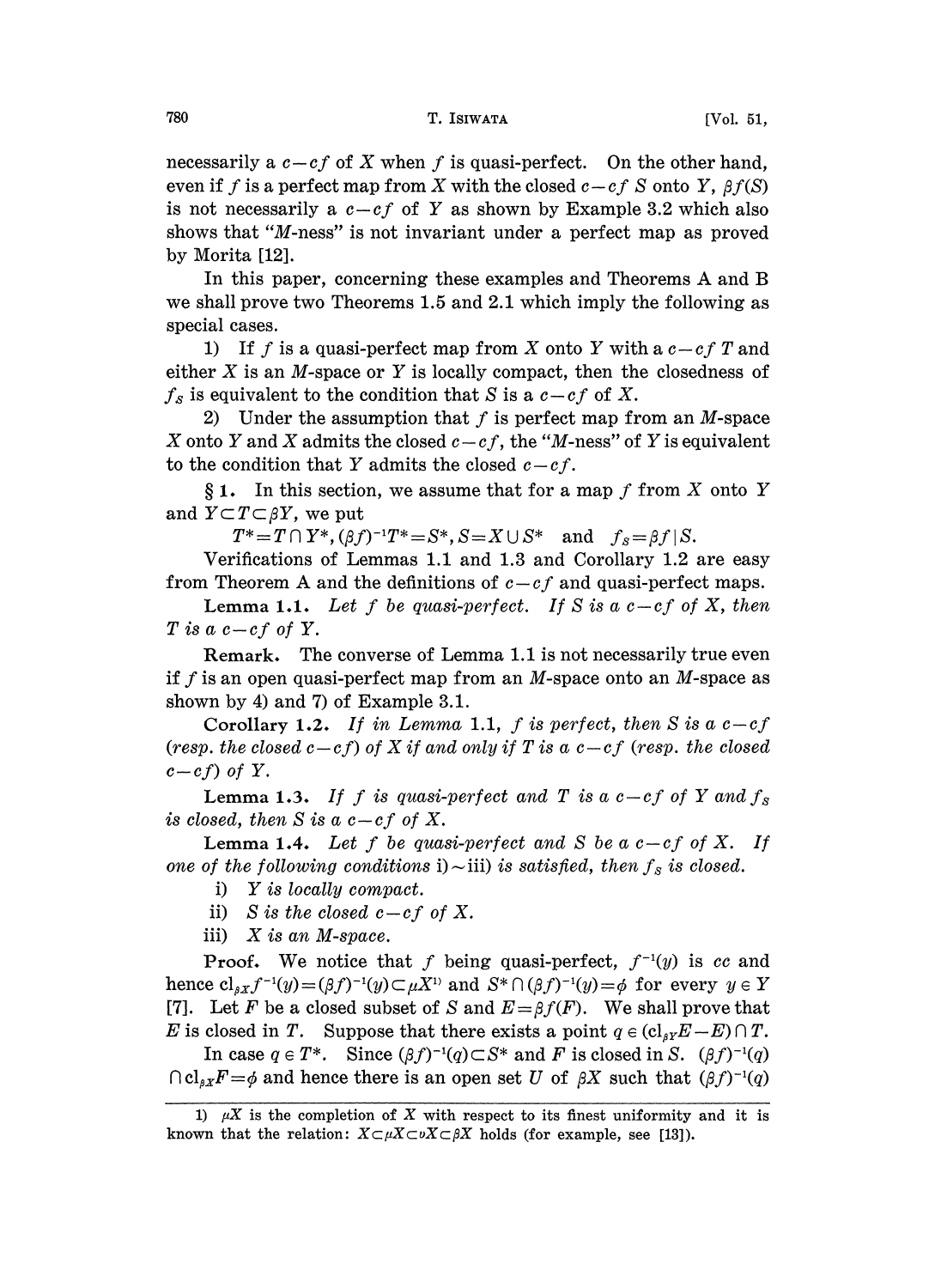$\subset U$  and  $U \cap cl_{\alpha x} F = \emptyset$ .  $\beta Y - \beta f(\beta X - U)$  is an open set of  $\beta Y$  containing q which is disjoint from  $\beta f(c_l_{\beta X}F)=c_l_{\beta Y}E$ . This implies  $q \in c_l_{\beta Y}E$ which is a contradiction. This allows us to assume that  $q \in Y$ . Let us put

 $F_x=F\cap X, F^*=F\cap S^*, E_y=E\cap Y$  and  $E^*=E\cap T^*.$ Since  $S^*=(\beta f)^{-1}T^*$ , we have  $E_Y=f(F_X)$  and  $\beta f(F^*)=E^*$ .

a) Since f is closed,  $E_Y$  is closed in Y and hence  $q \in cl_{\beta Y} E_Y$  which implies  $q \in \text{cl}_{\beta Y} E^*$ . (Thus if Y is locally compact, then  $f_s$  is a closed map.)

b) In case  $q \in Y \cap cl_{\beta Y} E^*$  and  $q \in cl_{\beta Y} E_Y$ . Since  $\beta f(cl_{\beta X} F^*)$  $=cl_{\beta Y}E^* \ni q$ , we have  $(\beta f)^{-1}(q) \cap cl_{\beta Y}F^*$  is not empty and contained in  $X^*-S^*$ . (Thus, if S is the closed  $c-cf$  of X, then  $f_s$  is closed.)

c) Now suppose that X is an M-space. Since  $\mu X$  is a paracompact *M*-space [11],  $\mu X$  is of countable type [1] and hence there is a family  ${U<sub>n</sub>}$  of open sets of  $\beta X$  which is a neighborhood base at K with  $cl_{\beta X}U_{n-1} \subset U_n$  where K is a compact subset of  $\mu X$  containing q.  $(\beta f)^{-1}(q)$ being compact and disjoint from  $\text{cl}_{\beta X}F_X$ , there is an open set G of  $\beta X$ such that

 $cl_{sX}F_{X} \cap cl_{sX}G = \emptyset$  and  $(\beta f)^{-1}(q) \subset G$ .

Let us put  $K_n = cl_{\beta X} G \cap cl_{\beta X} U_n \cap F$ . Since  $cl_{\beta X} F^* \cap (\beta f)^{-1}(q) \neq \emptyset$ ,  $K_n \neq \emptyset$ and  $K_n$  is cc, we have that  $K_0=\bigcap K_n\neq\emptyset$  and  $K_0\subset S^*$ . On the other hand, we have  $K_0 \subset \mu X$  which is impossible. Thus if X is an M-space, then  $f_s$  is closed.

Remark. T is always a  $c-cf$  of Y by Lemma 1.1.

Theorem 1.5. Let  $f$  be a quasi-perfect map from  $X$  onto  $Y$ .

1) If either  $X$  is an M-space or  $Y$  is locally compact, then  $S$  is a  $c-cf$  of X if and only if T is a  $c-cf$  of Y and  $f_s$  is closed.

2) S is the closed  $c-cf$  of X if and only if T is the closed  $c-cf$ of Y and  $f_s$  is closed.

Proof. 1) is an immediate consequence of Lemmas 1.1, 1.2 and 1.4. To prove 2), it is sufficient to show that if S is the closed  $c-cf$ of X, then T is also the closed  $c-cf$  of Y.  $S^*$  being closed in  $X^*$ ,  $cl_{\beta X}S^*$  is compact and contained in S. We have therefore  $cl_{\beta Y}T^*$  $=(\beta f)(\mathrm{cl}_{\beta X}S^*)\subset \beta f(S)=T$ , that is, T is the closed  $c-cf$  of Y.

Corollary 1.6. Let f be a quasi-perfect map from  $X$  onto  $Y$  with  $a\ c-cf\ T.$ 

1) If either  $X$  is an M-space or  $Y$  is locally compact, then  $S$  is a  $c-cf$  of X if and only if  $f_s$  is closed.

2) If T is the closed  $c-cf$  of Y, then S is the closed  $c-cf$  of X if and only if  $f_s$  is closed.

 $\S 2$ . In this section we consider only *M*-spaces.

Theorem 2.1. Let  $f$  be a perfect map from an M-space  $X$  onto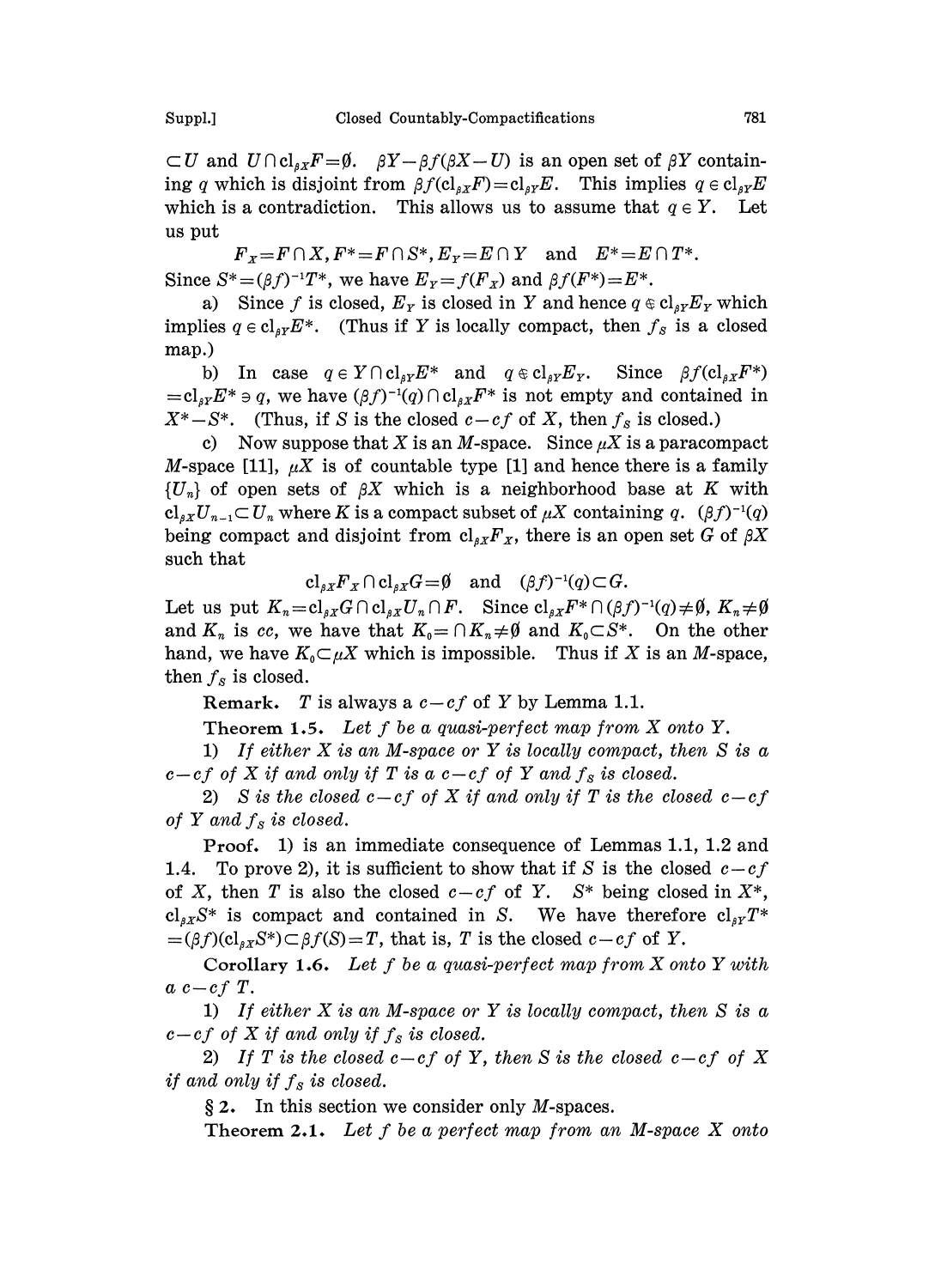Y, then Y admits the closed  $c-cf$  if and only if 1) X admits the closed  $c-cf$  and 2) Y is an M-space.

**Proof.** Necessity. Let T be the closed  $c-cf$  of Y and  $S^*$  $=(\beta f)^{-1}T^*$ . Then  $S=X\cup S^*$  is the closed  $c-cf$  of X by Corollary 1.2. Since X is an M-space,  $S^* = \beta X - \mu X$  by Theorem 5.2 [10] and  $\mu X$  is a paracompact M-space. Thus  $S^*=(\beta f)^{-1}T^*$  implies  $(\beta f)^{-1}\mu Y=\mu X$  which shows that  $\mu Y$  is a paracompact M-space and hence Y is an M'-space [13]. On the other hand, Y is an  $M^*$ -space and countably paracompact [3]. Thus Y is an M-space [6].

Sufficiency. Since X and Y are M-spaces,  $\mu f = \beta f / \mu X$  is a perfect map from  $\mu X$  onto  $\mu Y$  by Theorem 3.4 [13]. Thus by Corollary 1.2 Y admits the closed  $c-cf$   $T=Y\cup(\beta Y=\mu Y)$ .

Corollary 2.2. If f is <sup>a</sup> perfect map from an M-space X onto an M-space Y, then X admits the closed  $c-cf$  if and only if Y admits the closed  $c-cf$ .

Corollary 2.3. If f is a perfect map from an M-space  $X$  onto  $Y$ and X admits the closed  $c-cf$ , then Y is an M-space if and only if Y admits the closed  $c-cf$ .

Theorem 2.4. Let f be an open quasi-perfect map from an Mspace X onto Y, then

1) If X admits the closed  $c-cf$ , then Y admits the closed  $c-cf^2$ .

2) If X is locally compact, then the converse of 1) is true.

**Proof.** We notice that f being open and closed, Y is an M-space [16].

1) The closed  $c-cf S$  of X has the form  $S=X\cup (\beta X-\mu X)$ . Since  $(\beta f)^{-1}\mu Y = \mu X$  by Theorem 3.4 [13], we have  $(\beta f)^{-1}(\beta Y - \mu Y) = \beta X - \mu X$ . Thus  $T = Y \cup (\beta Y - \mu Y)$  is a  $c - cf$  of Y by Lemma 1.1. The closedness  $(in T^*)$  of  $T^*$  is obvious.

2) Since Y is an M-space, the closed  $c-cf$  T of Y has the form  $T = Y \cup (\beta Y - \mu Y)$ . On the other hand, X being locally compact and f being open and closed, Y is locally compact and hence we have that  $\beta Y-\mu Y$  is compact. Let us put  $S = X \cup (\beta X-\mu X)$ . From  $(\beta f)^{-1}T^* = S^*$ ,  $S^*$  is compact and it is easy to see that S is the closed  $c-cf$  of X.

Remark. If  $X$  is not locally compact, the converse of 1) is not necessarily true (see (2) of Example 3.1).

 $\S$  3. Examples. Let Q be the set of all rational numbers, N the set of positive integers and  $\Omega$  the first uncountable ordinal.

**Exampe 3.1.** Let f be the projection from  $X=Q\times[0,0)$  onto  $Y=Q$ .

<sup>2)</sup> Using Theorem B, Hoshina pointed out that 1) is true without the assumption "M-ness of  $X$ ". For, if f is an open quasi-perfect map from  $X$  with the closed c-cf S onto Y, then  $T = \beta f(S)$  is a c-cf of Y and it is easy to see that  $T^*$ is closed in Y\*.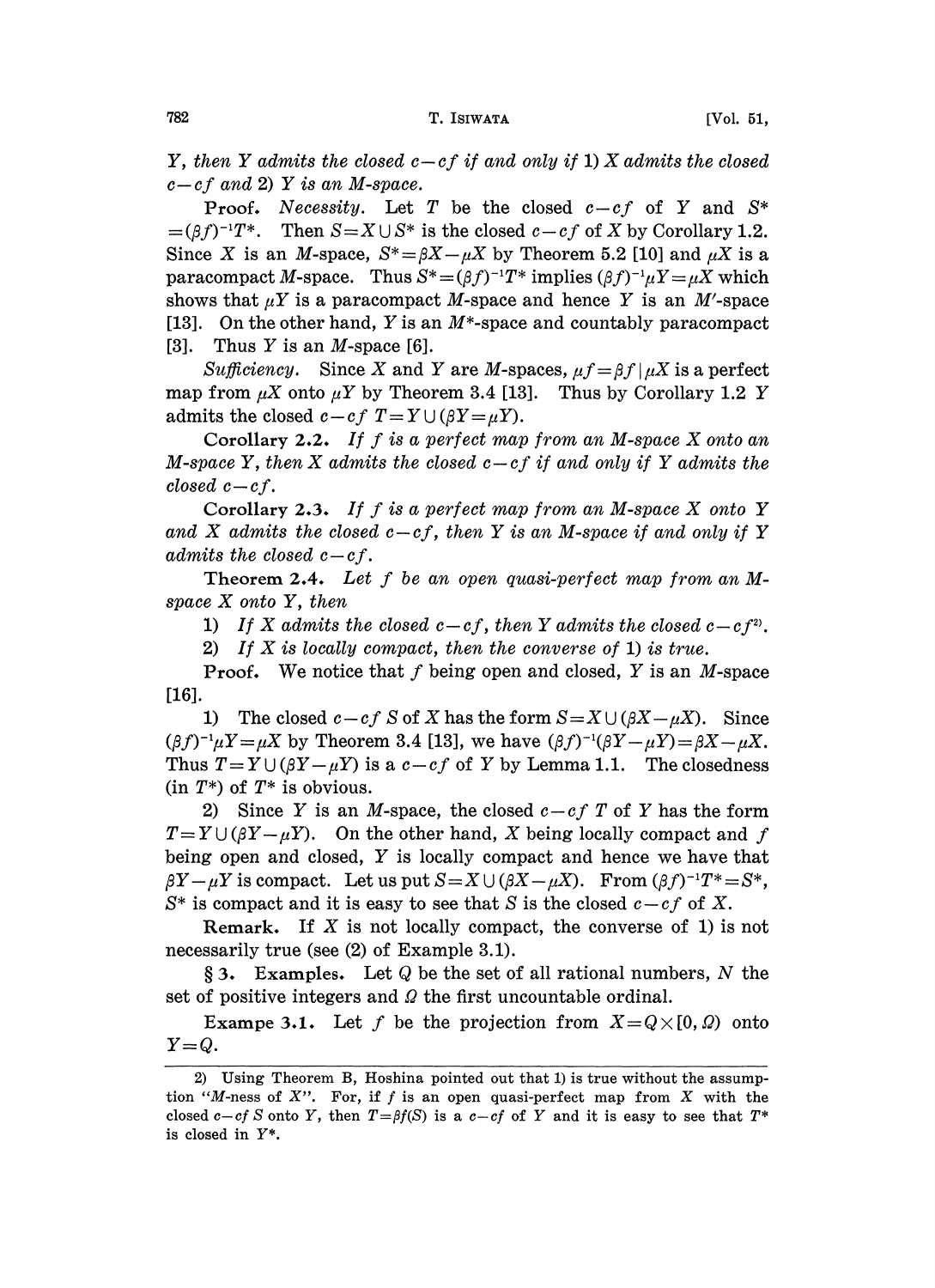2) X is an M-space [4,7] and  $S(X)=X$  is not paracompact and hence X does not admit the closed  $c-cf$  [10].

3) Let  $\varphi$  be the identity map from  $X(\subset \beta X)$  onto  $X(\subset \beta Q \times [0, \Omega])$ . Then  $S_1 = \Phi^{-1}(\beta Q \times [0, \Omega])$  is a  $c - cf$  of X by Corollary 1.2 where  $\Phi$  is the Stone extension of  $\varphi$ . But  $S_1$  is not the closed  $c-cf$  of X by 2). Since  $Q^* \times [0, \Omega)$  is dense in  $\beta Q \times [0, \Omega]$ , we have  $cl_{\beta X}S^* = \beta X$ .

- 4) Y admits the closed  $c-cf$   $\beta Y$  because  $Y=\mu Y$  [10, 14].
- 5) Since f is closed, we have  $\mu X = Q \times [0, \Omega]$  [8, 9].

 $(\beta f)^{-1}Q = \bigcup \{(\beta f)^{-1}y \, ; \, y \in Y\} = \bigcup \{\text{cl}_{\beta X}f^{-1}(y) \, ; \, y \in Y\} = Q \times [0,0]$ 6)  $=\mu X.$ 

7)  $S_2 = X \cup (\beta f)^{-1}(\beta Y - Y)$  is not a  $c - cf$  of X.

**Proof.** Suppose that  $S_2$  is a  $c-cf$  of X. By 5)  $\mu X = Q \times [0, \Omega]$ .  $\mu X$  is C\*-embedded in  $\beta X$ , and hence  $K = \{(\alpha, \Omega) : \alpha \in Q\}$  is C\*-embedded in  $\beta X$ . Thus  $\mathrm{cl}_{\beta X} K$  is homeomorphic with  $\beta K$  and  $X^* \cap \mathrm{cl}_{\beta X} K = K^*$  is closed. X being an M-space,  $\mu X$  is of countable type and hence  $\beta X-\mu X$ is Lindelöf ([1] or 2.11 of [12]).  $K^*$  is a closed subset of  $X \cup (\beta X - \mu X)$ which implies the countable compactness of  $K^*$ . Thus  $K^*$  is cc and Lindelöf, that is, compact which is a contradiction.

Example 3.2. Let  $X, Y$  and  $f$  be spaces and a map constructed by Morita in [12, [14] and let us put  $a_n = (Q, Q)$  for each  $n \in N$ . It is proved that 1) f is a perfect map from a locally compact  $M$ -space X onto a locally compact space Y which is not an  $M$ -space [12] and 2)  $\mu Y = Y - \{p\}$  and  $\beta Y - \mu Y$  is cc and hence  $T = Y \cup (\beta Y - \mu Y)$  is a c-cf of Y [14]. It is obvious that T is not the closed  $c-c f$  of Y (For the details of the construction of X, Y, f and the point p, see [12]).

1)  $(\beta f)^{-1}(\beta Y - \{p\}) = \beta X - \mathbf{cl}_{\beta X} \{a_n : n \in N\}$  is a  $c - c f$  of X by Corollary 1.2 whose  $X^*$ -section is not closed in  $X^*$ . It is obvious that  $X \cup (\beta X - \mu X)$  is the one-point  $c - cf$  of X because  $\mu X$  is open in  $\beta X$ ([10, 14]).

2)  $\beta f(X \cup (\beta X - \mu X)) = \beta Y$  is not a  $c - cf$  of Y.

## References

- [1] M. Henriksen and J. R. Isbell: Some properties of compactifications. Duke Math. J., 25, 83-105 (1957).
- [2] T. Hoshina: On unions of countably-compactifiable spaces. Sci. Rep. Tokyo Kyoiku Daigaku, Sec. A, 12, 92-94 (1972).
- [3] T. Ishii: On closed mappings and M-spaces. I, II. Proc. Japan Acad., 43, 752-756, 757-761 (1967).
- [4] T. Ishii, M. Tsuda, and S. Kunugi: On the products of M-spaces. I, II. ibid., 4.4, 897-900, 901-903 (1968).
- [5] T. Isiwata: Mappings and spaces. Pacific J. Math., 20, 455–480 (1967).
- $[6]$  -- : Generalization of M-spaces. I, II. Proc. Japan Acad., 45, 359-363, 364-367 (1969).